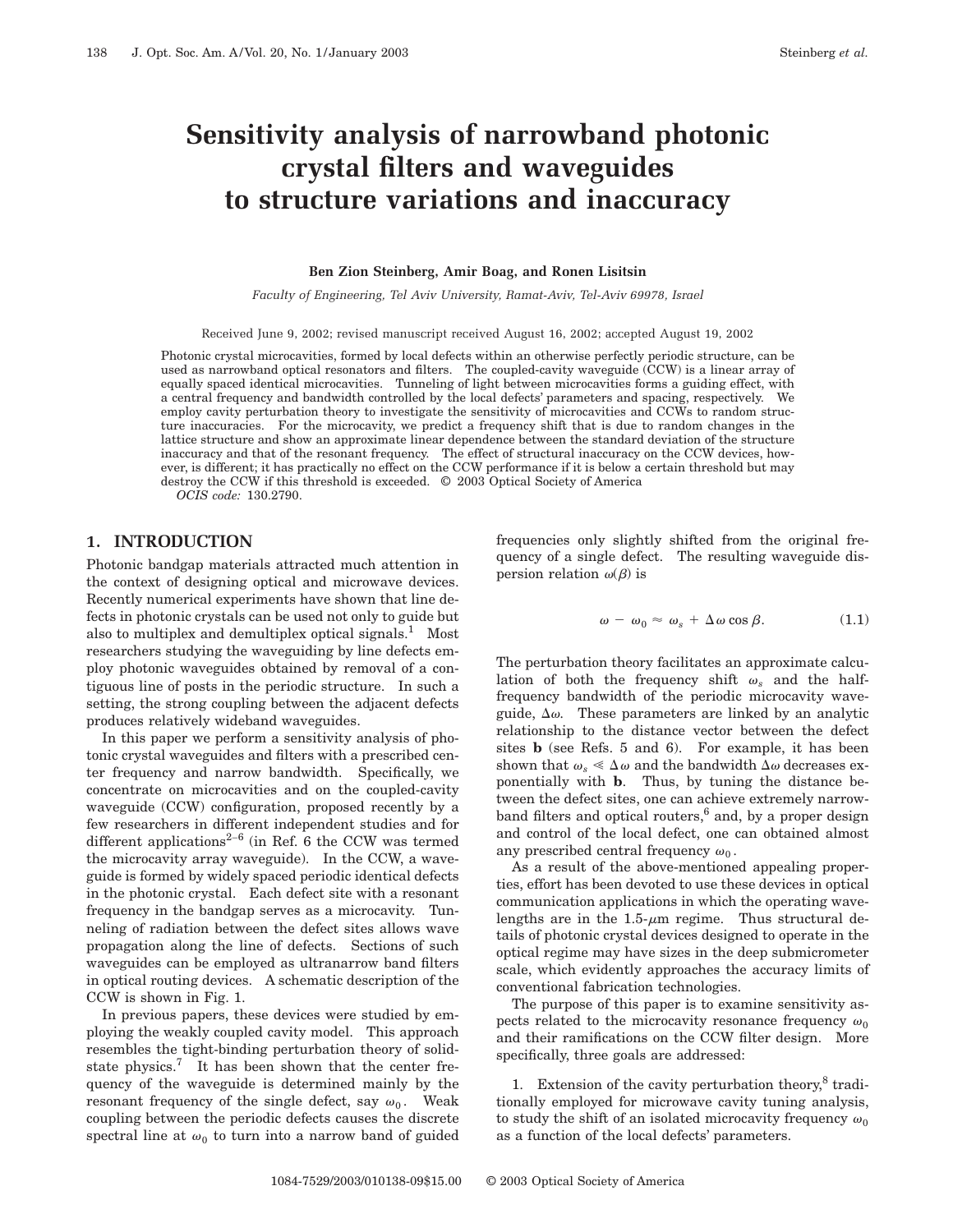

Fig. 1. CCW (or array waveguide) and its components. (a) Schematic description of the CCW in an otherwise perfect 2D hexagonal crystal. Solid circles, microcavities created by local defects. The intercavity distance is **b**. (b) Example of a local defect microcavity, created by removing a single post. (c) Isolated microcavity modal field  $E_0$ .

2. Use of the above theory to investigate the influence of random structure inaccuracies on the single cavity center frequency, and comparison of its results to exact computations.

3. Study of the CCW sensitivity to random structure inaccuracies. This study is based on the fact that the microcavities are weakly coupled; hence the entire CCW can be viewed as a linear array of microcavities having independent random resonant frequencies.

Throughout this study the analytically derived theoretical results are supported by numerical computations that demonstrate their efficacy and range of validity. Our numerical test problem is based on the hexagonal-lattice structure studied in a previous publication of the authors.6 The selected photonic bandgap structure possesses a bandgap for wavelengths between 7.5 and 10.5 in arbitrary length units, yielding a relative bandwidth of approximately 34%. This very large gap allows a study of the validity of our structure perturbation theory over a wider range of wavelengths and perturbation parameters.

## **2. EIGENVALUE VARIATION AND CAVITY PERTURBATION THEORY**

The propagation of a time-harmonic electromagnetic wave in an inhomogeneous dielectric is governed by the following wave equation for the vector magnetic field  $H^9$ :

$$
\Theta H(r) = \lambda H(r), \qquad \lambda = \left(\frac{\omega}{c}\right)^2, \tag{2.1}
$$

where  $\omega$  is the frequency,  $c$  is the free-space speed of light, and  $\Theta$  denotes a self-adjoint operator defined by

$$
\Theta H \equiv \nabla \times \left[ \frac{1}{\epsilon_r(r)} \nabla \times H \right]. \tag{2.1a}
$$

Here  $\epsilon_r(r)$  is the relative dielectric property of the medium. When perfect or imperfect photonic crystal structures are considered, the above equation constitutes an eigenvalue problem that governs the electromagnetic modal field, where  $\lambda$  is an eigenvalue that determines the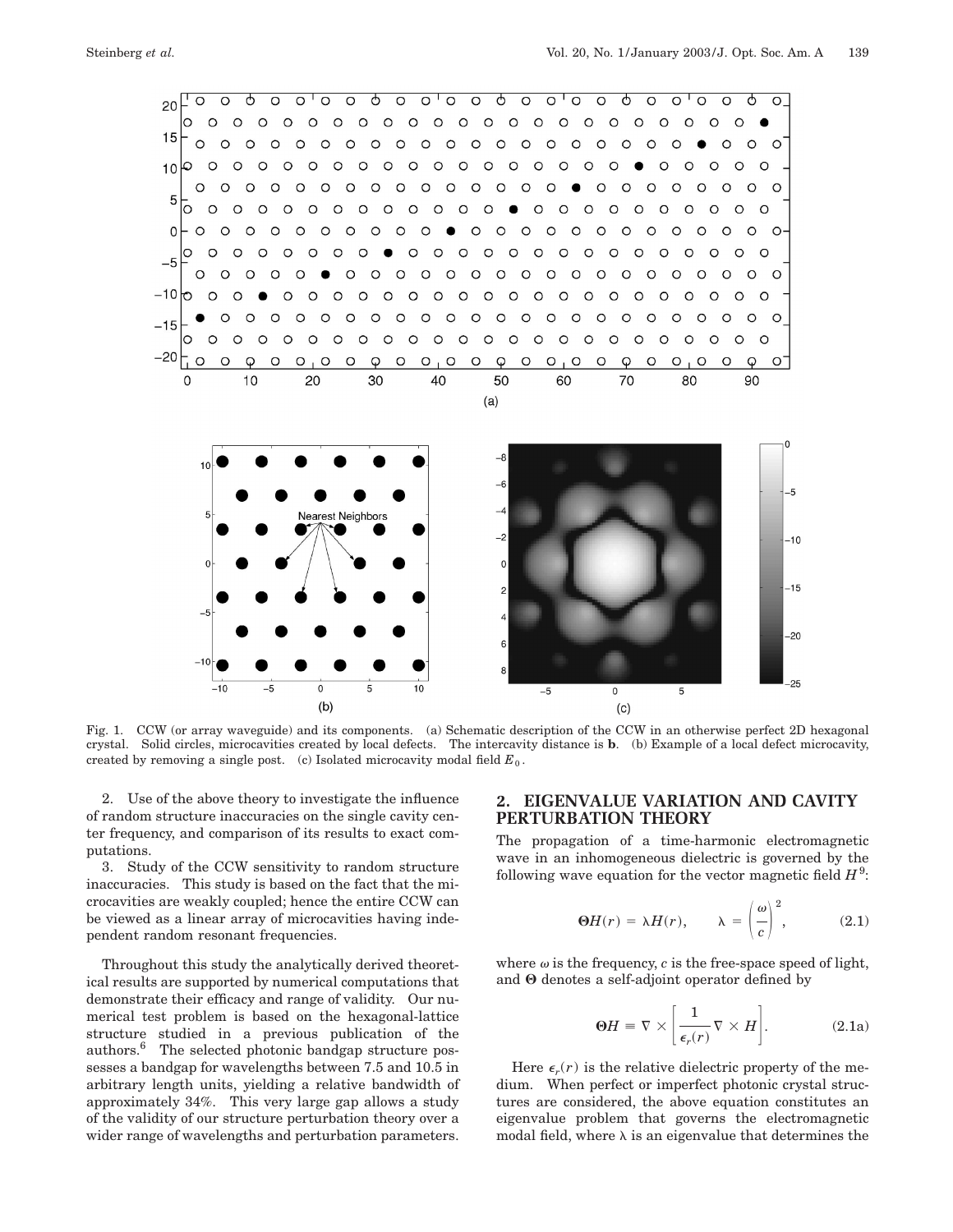structure resonances.<sup>9</sup> Specifically, we consider here the case in which  $\epsilon_r$  describes a photonic crystal with a single localized defect creating a microcavity with localized modal fields and corresponding eigenvalues.

#### **A. Nondegenerate Case**

Here we assume that to each eigenvalue (resonance)  $\lambda_n$  of Eq. (2.1) corresponds only a single distinct modal field  $H_n$ . The main concern of the present study is to explore how the resonance changes as the dielectric structure is varied. Thus let the sets  ${E_n(r)}_{n=0,1,...}$  and  ${H_n(r)}_{n=0,1,...}$  be the electric and magnetic modal fields of a given photonic crystal structure  $\epsilon_r(r)$ , with the corresponding set of eigenvalues  $\{\lambda_n\}$ . Similarly, let the sets  ${E_m^*(r)}$ ,  ${H_m^*(r)}$ , and  ${\lambda_m^*}$  be those associated with a varied structure  $\epsilon_r^*(r)$ . We have

$$
\Theta H_n(r) = \lambda_n H_n(r), \qquad (2.2a)
$$

$$
\Theta^* H_m^*(r) = \lambda_m^* H_m^*(r),\tag{2.2b}
$$

where  $\Theta^*$  is the operator defined in Eq. (2.1a) but associated with the varied structure  $\epsilon_r^*(r)$ . It should be emphasized that the modal fields are distinguished from the actual physical fields by their normalization,

$$
H_n = \mathcal{H}_n \bigg( \int |\mathcal{H}_n|^2 \mathrm{d}^3 r \bigg)^{-1/2}, \tag{2.3a}
$$

$$
E_n \equiv \mathcal{E}_n \bigg( \int |\mathcal{H}_n|^2 \mathrm{d}^3 r \bigg)^{-1/2}, \tag{2.3b}
$$

where  $\mathcal{E}_n$ ,  $\mathcal{H}_n$  are the actual physical electric and magnetic modes in the photonic crystal microcavity [clearly, they satisfy Eq. (2.2a)]. With this normalization, the modal fields  $E_n$  and  $H_n$  possess the physical units of ohm  $\times$  meter<sup>-3/2</sup> and meter<sup>-3/2</sup>, respectively. Similar relations hold for the asterisked quantities. Since the modes are nondegenerate, we assume the eigenvalues are ordered such that

$$
\lambda_n \neq \lambda_m^* \forall m \neq n. \tag{2.4}
$$

Since the operator  $\Theta$  ( $\Theta^*$ ) is self-adjoint, the set  $\{H_n(r)\}$  $(\{H_m^*(r)\})$  is complete and orthonormal in  $L_2$ . Note, however, that the electric field modes  $\{E_n(r)\}\ ( \{E_m^*(r)\})$ are orthonormal with respect to a weight function  $\epsilon_r/\eta_0^2$  ( $\epsilon_r^*/\eta_0^2$ ). Thus

$$
\langle H_n, H_m \rangle \equiv \int H_n \cdot \overline{H_m} \mathrm{d}^3 r = \delta_{mn}, \qquad (2.5a)
$$

$$
\langle E_n \epsilon_r / \eta_0^2, E_m \rangle \equiv \int \left( \epsilon_r / \eta_0^2 \right) E_n \cdot \overline{E_m} d^3 r = \delta_{mn}, \tag{2.5b}
$$

where the overbar denotes the complex conjugate. The corresponding norm in  $L_2$  is naturally defined via the inner product in Eq. (2.5a), as  $||F||^2 = \langle F, F \rangle$ . It should be emphasized that the normalization in Eqs. (2.3a) and (2.3b) renders dimensionless the inner products in Eqs. (2.5a) and (2.5b) and the corresponding norm. Similar expressions hold for the asterisked quantities. Performing inner products of Eq.  $(2.2a)$  with  $H_m^*(r)$  and Eq.  $(2.2b)$ with  $H_n(r)$ , subtracting the resulting equations, performing integration by parts, and using the fact that  $\nabla \times H_n$  $= -i\omega_n \epsilon E_n$ , we get

$$
\omega_n \omega_m^* \langle \epsilon^* E_m^* , \epsilon_0 E_n \rangle - \omega_n \omega_m^* \langle \epsilon E_n , \epsilon_0 E_m^* \rangle
$$
  
= 
$$
\langle H_n , H_m^* \rangle (\lambda_n - \lambda_m^* ).
$$
 (2.6)

By realness of the eigenvalues and eigenfunctions  $(\Theta)$  is self-adjoint), Eq. (2.6) can be rewritten as

$$
\frac{\lambda_m^* - \lambda_n}{\epsilon_0^2 \omega_n \omega_m^*} \langle H_n, H_m^* \rangle = \langle E_n, \delta \epsilon_r E_m^* \rangle = \langle \delta \epsilon_r E_n, E_m^* \rangle,
$$
\n(2.7)

where  $\delta \epsilon_r = \epsilon_r - \epsilon_r^*$ . From Eq. (2.7) we have

$$
\sum_{m,m \atop m \text{ odd}} |\langle H_n, H_m^* \rangle|^2
$$
\n
$$
= \eta_0^{-4} \sum_{m,m \atop m \text{ odd}} \left| \frac{\omega_n \omega_m^*}{\omega_m^{*2} - \omega_n^2} \right|^2 |\langle (\delta \epsilon_r / \epsilon_r^*) E_n, \epsilon_r^* E_m^* \rangle|^2
$$
\n
$$
\leq \alpha_n^2 \sum_m |\langle (\delta \epsilon_r / \epsilon_r^*) E_n, (\epsilon_r^* / \eta_0^2) E_m^* \rangle|^2, \qquad (2.8)
$$

where  $\alpha_n = \max_{m,m \text{ } \neq \text{ } n} |\omega_n \omega_m^* / (\omega_m^{*2} - \omega_n^2)|$  is finite owing to the fact that  $\omega_m^*$  increases with *m*. With the orthonormality relation in Eq. (2.5b), applied to the asterisked quantities, the squared elements within the rightmost sum can be viewed as the coefficients of a generalized Fourier expansion of  $(\delta \epsilon_r / \epsilon_r^*) E_n$  by the set  $\{E_m^*\}$ . Thus the sum is bounded by  $\eta_0^{-2} \| (\delta \epsilon_r / \sqrt{\epsilon_r^*}) E_n \|^2$  (apply Parseval's theorem with respect to a weighted inner product). This implies the following inequality:

$$
\sum_{m,m \atop m \neq n} |\langle H_n, H_m^* \rangle|^2 \leq \alpha_n^2 \eta_0^{-2} \| (\delta \epsilon_r / \sqrt{\epsilon_r^*}) E_n \|^2
$$
  

$$
\leq \alpha_n^2 \eta_0^{-2} \| \delta \epsilon_r / \sqrt{\epsilon_r^*} \|^2 \max_r |E_n|^2,
$$
  
(2.9)

which vanishes as  $\delta \epsilon_r \rightarrow 0$ . Note that both sides of this inequality are dimensionless (see Eqs. (2.3a) and (2.3b) and discussion thereafter).

It follows from inequality (2.9) that the eigenfunctions  $H_m^*$  dependence on  $\delta \epsilon_r$  is continuous, as shown by the following result (the proof is provided in the Appendix):

Let  $\{g_n^{\delta}\}$  be an orthonormal basis that depends on the parameter  $\delta$ . Let  $\{f_n\}$  be a sequence satisfying  $||f_n||$  $= 1$ . If  $\sum_{m,m_{s} \neq n} |\langle f_{n}, g_{m}^{\delta} \rangle|^{2} \rightarrow 0$  as  $\delta \rightarrow 0$ , then for any fixed *n*,  $g_n^{\delta} \rightarrow f_n$  as  $\delta \rightarrow 0$ . Furthermore, if  $\sum_{m,m \atop \substack{j,m \ k}} \frac{1}{n} |\langle f_n^*, g_m^{\delta} \rangle|^2 \leqslant O(\delta) \text{ as } \delta \to 0, \text{ then for any fixed } \delta$  $n, \|g_n^{\delta} - f_n\| \le O(\delta)$  as  $\delta \to 0$ .

Applying this result to Eq. (2.7) and relations (2.8) and (2.9) (that is,  $H_m^* \Leftrightarrow g_m^{\delta}$ , and  $\delta \Leftrightarrow \parallel \delta \epsilon_r / \epsilon_r^* \parallel$ ) in the limit of  $\delta \epsilon_r \rightarrow 0$  and using hypothesis (2.4), we get for all *m* 

$$
H_m^* = H_m + \delta H_m,
$$
  

$$
\|\delta H_m\| \le O(\|\delta \epsilon_r / \epsilon_r^*\|) \to 0 \quad \text{as } \|\delta \epsilon_r / \epsilon_r^*\| \to 0.
$$
  
(2.10)

Thus, for small perturbations in  $\epsilon_r$ , one can replace  $E_m^*$ ,  $H_m^*$  with  $E_m$ ,  $H_m$  in Eq. (2.7), since the contribution of  $\delta E$  and  $\delta H$  is second order owing to the multiplication with  $\delta \epsilon_r$ . (Note that the requirement for small  $\|\delta \epsilon_r / \epsilon_r^*\|$ does not impose small variations in  $\epsilon_r$  or low contrast; rather, the volume integration of the relative changes in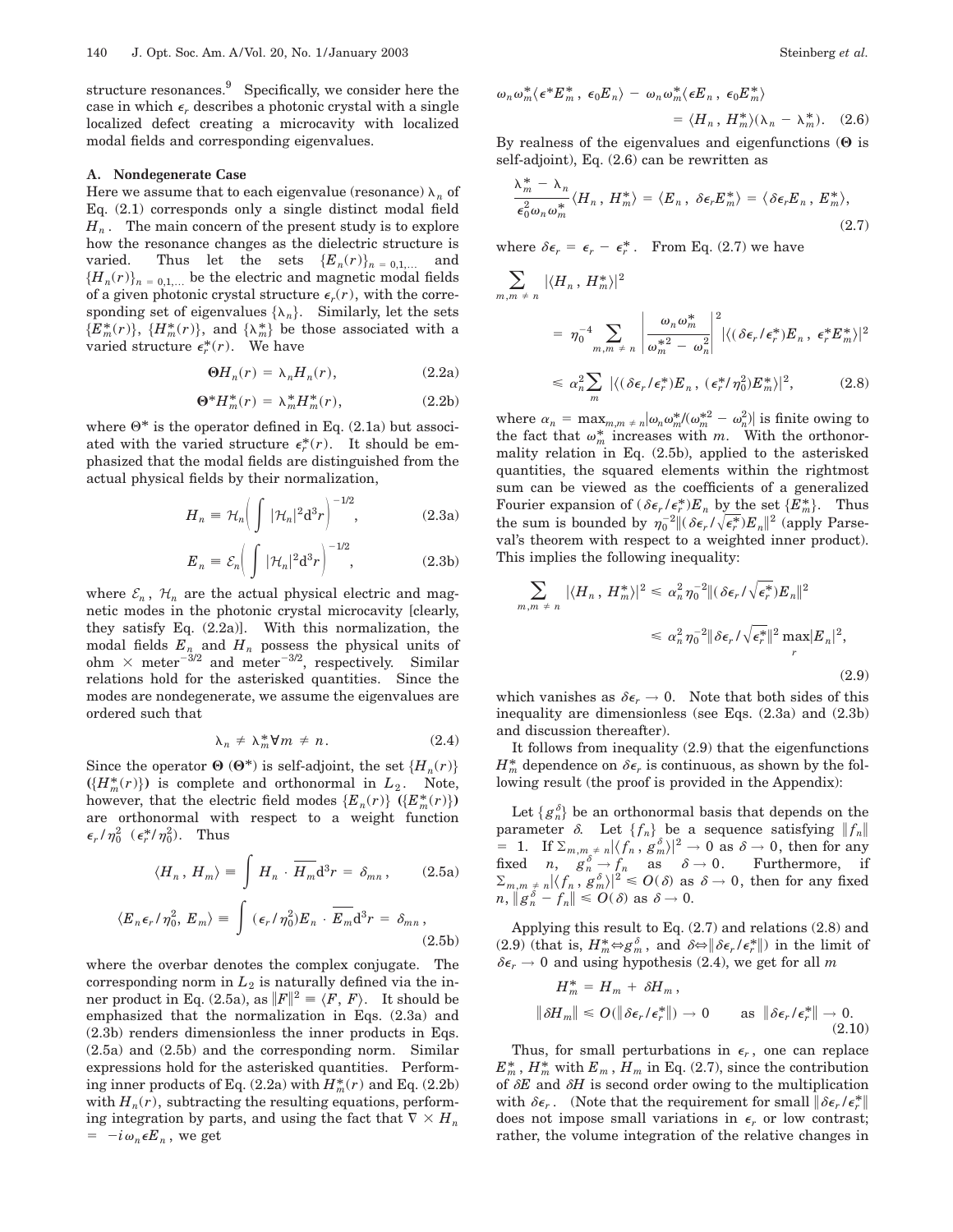permittivity should be small.) Using this fact and applying Eq. (2.7) to the case  $m = n$ , we find  $\lceil \lambda \rceil = (\omega/c)^2$ :

$$
\frac{\omega_n^{*2} - \omega_n^2}{\omega_n^* \omega_n} \approx \frac{\langle E_n, \ \delta \epsilon_r E_n \rangle}{\eta_0^2 ||H_n||^2}.
$$
 (2.11)

This last result describes the shift in the *n*th resonance frequency that is due to material variation  $\delta \epsilon_r$ . Finally, note that for small variations in  $\omega_n$  we can make the approximation  $\omega_n^{*2} - \omega_n^2 \approx 2\omega_n(\omega_n^* - \omega_n)$ . Thus

$$
\delta \omega_n \approx \frac{\omega_n}{2} \frac{\langle E_n, \delta \epsilon_r E_n \rangle}{\eta_0^2 ||H_n||^2}, \qquad (2.12)
$$

where  $\delta \omega_n \equiv \omega_n^* - \omega_n$ .

#### **B. Degenerate Case**

Owing to the highly symmetrical structure of photonic crystal microcavities, it often happens that for a perfect structure (i.e., in the absence of random structure innacuracies), an eigenvalue  $\lambda_n$  is associated with *N linearly in* $dependent$  modes  $H_n^{(i)}$ ,  $i = 1,..., N$ —a situation referred as *N*-fold degeneracy. In these cases, Eq. (2.2a) can take on a more general form,

$$
\Theta \sum_{i=1}^{N} a_i H_n^{(i)}(r) = \lambda_n \sum_{i=1}^{N} a_i H_n^{(i)}(r), \qquad (2.13)
$$

where the coefficients  $\{a_i\}_{i=1,...,N}$  can be chosen arbitrarily. From the structure of Eq. (2.13), it is clear that any linear combination of degenerate modes is a degenerate mode, too. Specifically, one can exploit this fact and the linear independence of these modes to rebuild the set  $H_n^{(i)}$  ,  $i\,=\,1,...,N$  as an orthonormal set (say, via a Gram– Schmidt orthogonalization):

$$
\langle H_n^{(i)}, H_n^{(j)} \rangle = \delta_{ij}, \qquad i, j = 1 \dots N. \tag{2.13a}
$$

Using Eq. (2.13) in conjunction with Eq. (2.2b) [instead of Eq.  $(2.2a)$ ] and following the same steps that led to Eq. (2.7), we get

$$
\sum_{i=1}^{N} a_i \langle \delta \epsilon_r E_m^*, E_n^{(i)} \rangle = \frac{\lambda_n - \lambda_m^*}{\epsilon_0^2 \omega_n \omega_m^*} \sum_{i=1}^{N} a_i \langle H_n^{(i)}, H_m^* \rangle.
$$
\n(2.14)

We concentrate now on the new modes  $E_m^*$  ,  $H_m^*$  that result from the structure perturbation of the degenerate modal fields. Since those are expected to be close to each other, we assume that  $E_m^*$  can be approximated by a sum of the degenerate modes and choose  $a_i$  to be the summation coefficients. Thus we have

*N*

$$
E_m^* = \sum_{j=1}^N a_j E_n^{(j)}.
$$
 (2.15)

Substituting this expansion into Eq. (2.14), we get

$$
\frac{\lambda_n - \lambda_m^*}{\epsilon_0^2 w_n \omega_m^*} = \frac{\Sigma_i \Sigma_j a_i \bar{a}_j \langle \delta \epsilon_r E_n^{(j)}, E_n^{(i)} \rangle}{\Sigma_i \Sigma_j a_i \bar{a}_j \langle H_n^{(i)}, H_n^{(j)} \rangle}.
$$
(2.16)

The last result is an eigenvalue equation for the new  $\lambda_m^*$ , which possesses exactly the same structure as the eigenvalue problem studied in Ref. 6. It can be solved by looking for the stationary point of  $\lambda_m^*$  with respect to the coefficients  $a_i$ , using the very same procedure outlined in Ref. 6. Performing these steps and also using the orthonormality relation in Eq. (2.13a), we obtain the following matrix eigenvalue problem:

$$
[\mathcal{A}][a] = \frac{\lambda_n - \lambda_m^*}{\epsilon_0^2 \omega_n \omega_m^*} [a], \qquad (2.17)
$$

which is written for the eigenvectors [*a*] (with elements  $a_i$ ), and the eigenvalues  $\lambda_m^*$ , for a given degenerate state  $(\lambda_n, E_n^{(i)})_{i=1,\dots N}$ . Here A is an  $N \times N$  matrix with elements

$$
\mathcal{A}_{i,k} = \langle \delta \epsilon_r E_n^{(k)}, E_n^{(i)} \rangle. \tag{2.18}
$$

This eigenvalue problem generally can have *N* different solutions; the degenerate mode (with degeneracy *N*), in general, splits into *N* different resonances owing to the structure perturbation.

#### **C. Example**

The analysis presented in Subsections 2.A and 2.B applies to a general two-dimensional (2D) or three-dimensional photonic crystal structure. However, to demonstrate its efficacy, we concentrate on photonic crystals formed by 2D hexagonal arrays of dielectric posts, studied previously by the authors. $6$  A defect is formed by deleting the post selected as the defect site, conveniently centered at the origin—see Fig. 1(b). The resulting microcavity possesses resonant frequency  $\omega_0$ . This resonance frequency can be tuned by slightly varying the radius of the deleted post *i*th's nearest neighbors [marked by arrows in Fig. 1(b)] from *a* to  $a + \delta a_i$ . Thus we use expression (2.12) with  $n = 0$  and with  $\delta \epsilon = (\epsilon_r - 1) \epsilon_0 \text{ sgn}(\delta a)$  only within the thin annulus  $0 \le \phi_i < 2\pi$ ,  $a \le r_i \le a + \delta a_i$  around each nearest neighbor. For small  $\delta a$ , it can be approximated as

$$
\delta\omega_0 \approx \omega_0(\eta_0 \|H_0\|)^{-2} \pi a(\epsilon_r - 1) \sum_{i=1}^6 \delta a_i \overline{|E_0|_i^2},\tag{2.19}
$$

where  $|\overline{E_0}|_i^2 = (2\pi)^{-1} \int_0^2 \overline{E_0} (r_i = a)|^2 d\phi_i$  is the average of  $|E_0|^2$  along the *i*th post circumference. Note that in expression (2.19)  $\epsilon_r$  is constant. Expression (2.19) depicts a linear relationship between the resonance frequency variation  $\delta \omega_0$  and the post radii variations  $\delta a_i$ . A relation that links  $\delta\omega_0$  to small variations in post locations can be derived by a similar procedure.

As an example that demonstrates the accuracy of the above formulas, we use the cavity of Fig. 1(b), within the hexagonal structure studied previously by the authors.<sup>6</sup> The posts are made of a dielectric material with  $\epsilon_r$  $= 8.41$ , radii of 0.6, and post spacing of 4 (arbitrary units). The resulting bandgap covers the range  $7.5 \le \lambda$  $\leq 10.5$  in arbitrary length units. The reference cavity obtained by a removal of a single post has a resonance wavelength  $\lambda_0 = 9.06$ . The corresponding electric field mode  $E_0$  is shown in Fig. 1(c). We have used expression  $(2.19)$ to study the resonant wavelength  $\lambda_0$  when the radii of the six nearest posts are varied identically:  $\delta a_i$  $= \delta a$ ,  $i = 1...6$  (see Fig. 2). In Fig. 3 the results are compared with the exact resonant wavelength obtained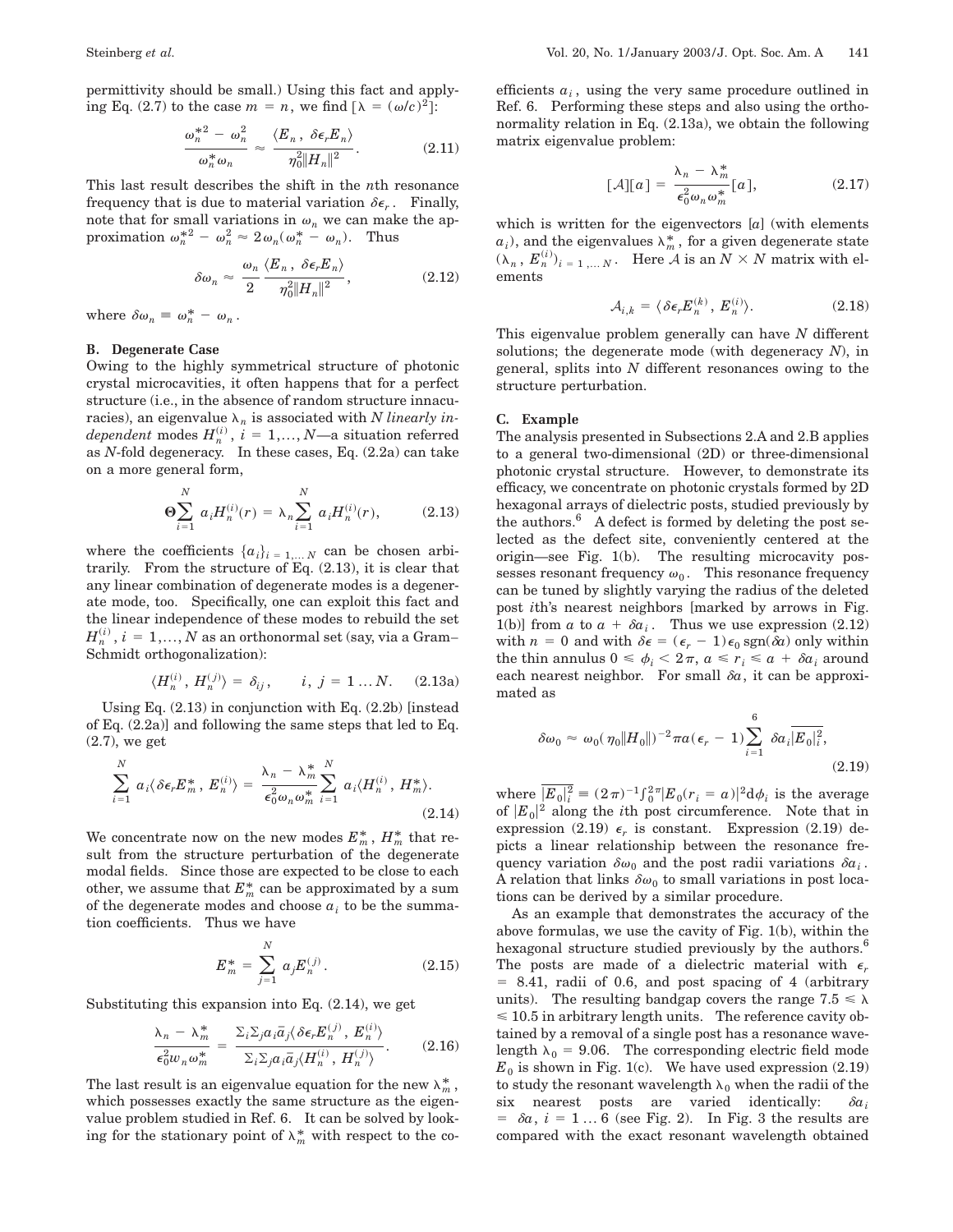

а Fig. 3. Resonance wavelength versus radii. The reference point is the point for which  $\delta \epsilon_r = 0$  and for which the mode  $E_0$  is computed.

0.6

 $0.7$ 

 $0.8$ 

 $0.9$ 

 $0.5$ 

 $8.2$   $-$ 

 $0.3$ 

 $0.4$ 

by full-wave numerical computations. $\delta$  It is seen that the results agree very well for a wide range of radii variations.

Finally, we note that the structure and its resonance can be adjusted to match the optical communication wavelength  $\lambda = 1.55$   $\mu$ m by scaling the structure by a factor of 1.55  $\mu$ m/9.06. The resulting post radius is 0.103  $\mu$ m, and the post distance is 0.684  $\mu$ m. The corresponding bandgap covers the range 1.28  $\mu$ m  $\le \lambda \le 1.8$   $\mu$ m.

## **3. RANDOM STRUCTURE INACCURACIES**

Assume that an isolated defect is created within an otherwise perfect photonic crystal. The resulting microcavity, termed here the perfect microcavity, possesses the normalized modal field  $E_0$  and resonance frequency  $\omega_0$ . The resonant frequency of a microcavity located within an imperfect photonic crystal (i.e., a photonic crystal with structure inaccuracies such as random variations of the post radii) can now be obtained by applying the formulation of expressions (2.12) and (2.19) and Eqs. (2.13)–(2.18) to the perfect microcavity structure and allowing  $\delta a$  to vary randomly from post to post. The result is identical to expression (2.19), except for the summation that is formally performed now over all posts in the crystal and where  $\delta a_i$  is the random change in the radius of the *i*th post. Since the modal field  $E_0$  of a perfect microcavity is well localized [see the example in Fig. 1(b)], it is clear that only the microcavity's closest neighbors contribute significantly to the above sum. Thus, for symmetric cavity and modes, one needs to include only *N* elements in the above sum ( $N = 6$  and  $N = 4$  for triangular and square lattices, respectively), where all have the same  $\overline{|E_0|^2}_i$ . In this case, we obtain

$$
\delta\omega_0 \approx \omega_0(\eta_0 \|H_0\|)^{-2} \pi a(\epsilon_r - 1) \overline{|E_0|^2} \sum_{i=1}^N \delta a_i. \quad (3.1)
$$

Note that all quantities in the right-hand side in expression (3.1) are deterministic except for the  $\delta a_i$ , which are zero-mean independent random variables. Therefore the average  $\langle \delta \omega_0 \rangle$  vanishes, and the frequency-shift variance is given by (assuming  $\delta a_i$  has the same statistics for all *i*)

$$
\langle (\delta \omega_0)^2 \rangle \approx [\omega_0(\eta_0 || H_0 ||)^{-2} \pi a (\epsilon_r - 1) |E_0|^2]^2
$$
  
 
$$
\times N \langle (\delta a)^2 \rangle. \tag{3.2}
$$

Thus the variance increases with the number of closest neighbors *N* and with the average post radii *a*.

As an example, we have introduced random inaccuracies into the entire 2D structure depicted in Fig. 1 (see the numerical example in Section 2 for a detailed description of the structure). Each realization consists of independent random perturbations of all the post radii, uniformly distributed between  $\bar{\phi}a_{\text{max}}$  (i.e., in a single realization, different posts in the structure have different radii). The exact shift in the resonance wavelength was computed numerically for each realization, and its standard deviation was estimated on the basis of 40 realizations. This numerical experiment was repeated for five different values of  $\delta a_{\text{max}}$ , namely, 2%, 5%, 8%, 10%, and 12%. In Fig. 4 we compare the estimated standard deviation, (shown by circles) to that predicted by expression (3.2) using only



Fig. 4. Resonance wavelength standard deviation versus maximal magnitude of radii perturbations.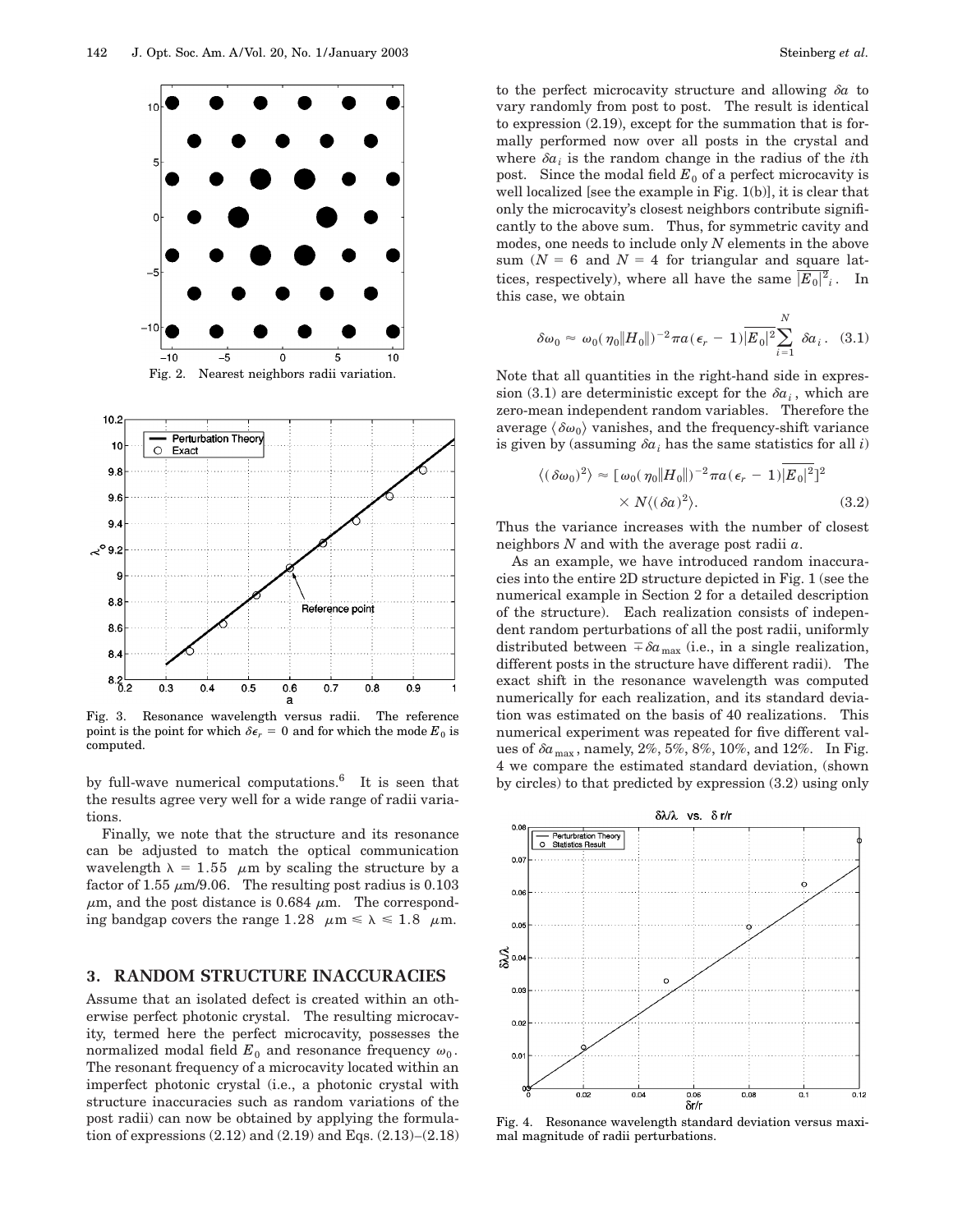the six closest neighboring posts. It is seen that expression (3.2) provides a good qualitative estimate of the resonant wavelength deviation.

### **4. COUPLED-CAVITY WAVEGUIDE**

The procedure outlined in the previous sections can be used to build a model for a CCW in the presence of random structure inaccuracies. The mathematical model is based on the following physical observations:

1. The CCW microcavities are weakly coupled.

2. The lowest resonant frequency of the *i*th microcavity (*i* roam over all integers) is  $\omega_i = \omega_0 + \delta \omega_i$ , where  $\delta \omega_i$ is a random variable whose properties can be predicted by expressions (3.1) and (3.2) with  $\delta \omega_0 \rightarrow \delta \omega_i$ .

3. Since, for sufficiently separated cavities,  $\omega_i$  depends essentially on the  $\epsilon$  variations of the *i*th microcavity's closest neighbors, the random variables  $\delta \omega_i$  are rendered independent.

Thus one can treat the entire waveguide as a linear array of weakly coupled independent cavities, each having a resonant frequency that slightly differs from  $\omega_0$ . According to the discussion in Section 2, the spatial form of the resonant mode is almost the same for each of the microcavities. Therefore our analysis is based essentially on the approach outlined in Ref. 6, with the modifications required to account for observations 1–3 above.

Let  $\epsilon_b(r)$  be the relative permittivity of the photonic crystal, including the random inaccuracies but excluding the defect sites. Thus  $\epsilon_b(r)$  describes a perfectly periodic photonic crystal, superimposed on which is some noisy structure that represents the random inaccuracy. Let  $\epsilon_{d_n}(r)$  and  $H_n(r)$  represent the aforementioned inaccurate crystal including the *n*th microcavity only and the associated mode, respectively. The corresponding resonant frequency is  $\omega_n$ . Note, that in the absence of random structure innaccuracy, we have  $\epsilon_{d_n}(r) = \epsilon_{d_0}(r)$  $- n\mathbf{b}$ ), where **b** is the intercavity spacing vector.<sup>6</sup> We define  $d_n$  as

$$
d_n(r) = \frac{1}{\epsilon_{d_n}(r)} - \frac{1}{\epsilon_b(r)},
$$
\n(4.1)

which represents the single defect corresponding to the *n*th microcavity, in its true position. Note that owing to the random structure inaccuracies the shift-invariance property  $d_n(r) = d(r - n\mathbf{b})$  does not hold. Let  $\epsilon_r(r)$  be the relative permittivity of the entire photonic crystal structure, including the random inaccuracies and the linear array of defects that forms our CCW. We have

$$
\frac{1}{\epsilon_r(r)} = \frac{1}{\epsilon_b(r)} + \sum_n d_n(r). \tag{4.2}
$$

In accordance with Eq.  $(2.1a)$ , we define the operators

$$
\Theta \equiv \nabla \times \frac{1}{\epsilon_r(r)} \nabla \times , \qquad \Theta^b \equiv \nabla \times \frac{1}{\epsilon_b(r)} \nabla \times ,
$$
  

$$
\Theta_n \equiv \nabla \times d_n(r) \nabla \times .
$$
 (4.3)

The modal field of the *n*th microcavity when all other defects are absent,  $H_n(r)$ , satisfies

$$
(\Theta^b + \Theta_n)H_n(r) = \left(\frac{\omega_n}{c}\right)^2 H_n(r), \tag{4.4}
$$

where  $\omega_n$  is the resonant frequency of this microcavity [see item 2. above]. Likewise, the equation governing the field of the entire CCW structure can be written as

$$
\Theta H(r) = \left(\Theta^b + \sum_n \Theta_n\right)H(r) = \left(\frac{\omega}{c}\right)^2 H(r). \quad (4.5)
$$

Under the weak-coupling assumption, we can now express the total field  $H(r)$  as a sum over the modal fields of the isolated microcavities:

$$
H(r) = \sum_{m} A_m H_m(r), \qquad (4.6)
$$

where  $A_m$  is a set of unknown coefficients. Here  $H_m$  satisfies Eq. (4.4), with  $n \rightarrow m$ . By use of a variational formulation, the operating frequency  $\omega$  of the entire CCW structure, and the corresponding field  $H(r)$ , is the extremal point of the functional

$$
\left(\frac{\omega}{c}\right)^2 = \frac{\langle H, \Theta H \rangle}{\langle H, H \rangle}.
$$
\n(4.7)

With the expansion in Eq.  $(4.6)$ , Eq.  $(4.7)$  gets the form

$$
\left(\frac{\omega}{c}\right)^2 = \frac{\sum_m \sum_n A_n \overline{A_m} T_{nm}}{\sum_m \sum_n A_n \overline{A_m} I_{nm}},
$$
\n(4.8)

where  $[$ by use of Eqs.  $(4.4)$  and  $(4.5)$ ]

$$
T_{nm} = \langle H_n, \Theta H_m \rangle = \left(\frac{\omega_m}{c}\right)^2 I_{nm} + T'_{nm}, \quad (4.9a)
$$

$$
I_{nm} = \langle H_n, H_m \rangle, \tag{4.9b}
$$

$$
T'_{nm} = \left\langle H_n, \sum_{j \neq m} \Theta_j H_m \right\rangle. \tag{4.9c}
$$

A difference equation that governs the *An*'s can now be obtained by finding the extremum of Eq. (4.8) with respect to the coefficients. This standard procedure has been applied in Ref. 6, and its derivation in the present case is completely identical. The result is the difference equation

$$
\sum_{n} \left\{ \left[ \left( \frac{\omega_{k}}{c} \right)^{2} - \left( \frac{\omega}{c} \right)^{2} \right] I_{nk} + T'_{nk} \right\} A_{n} = 0, \qquad \forall k.
$$
\n(4.10)

This equation differs from the parallel one obtained in Ref. 6 in two aspects. First, here we have a *k* dependence of the leftmost frequency term (replace  $\omega_k$  with the deterministic microcavity resonance  $\omega_0$  to obtained the previous equation). Second, the double-indexed terms have formally lost their shift-invariance property. However, consistent with relation (2.10), the approximate equality for the modal shapes holds: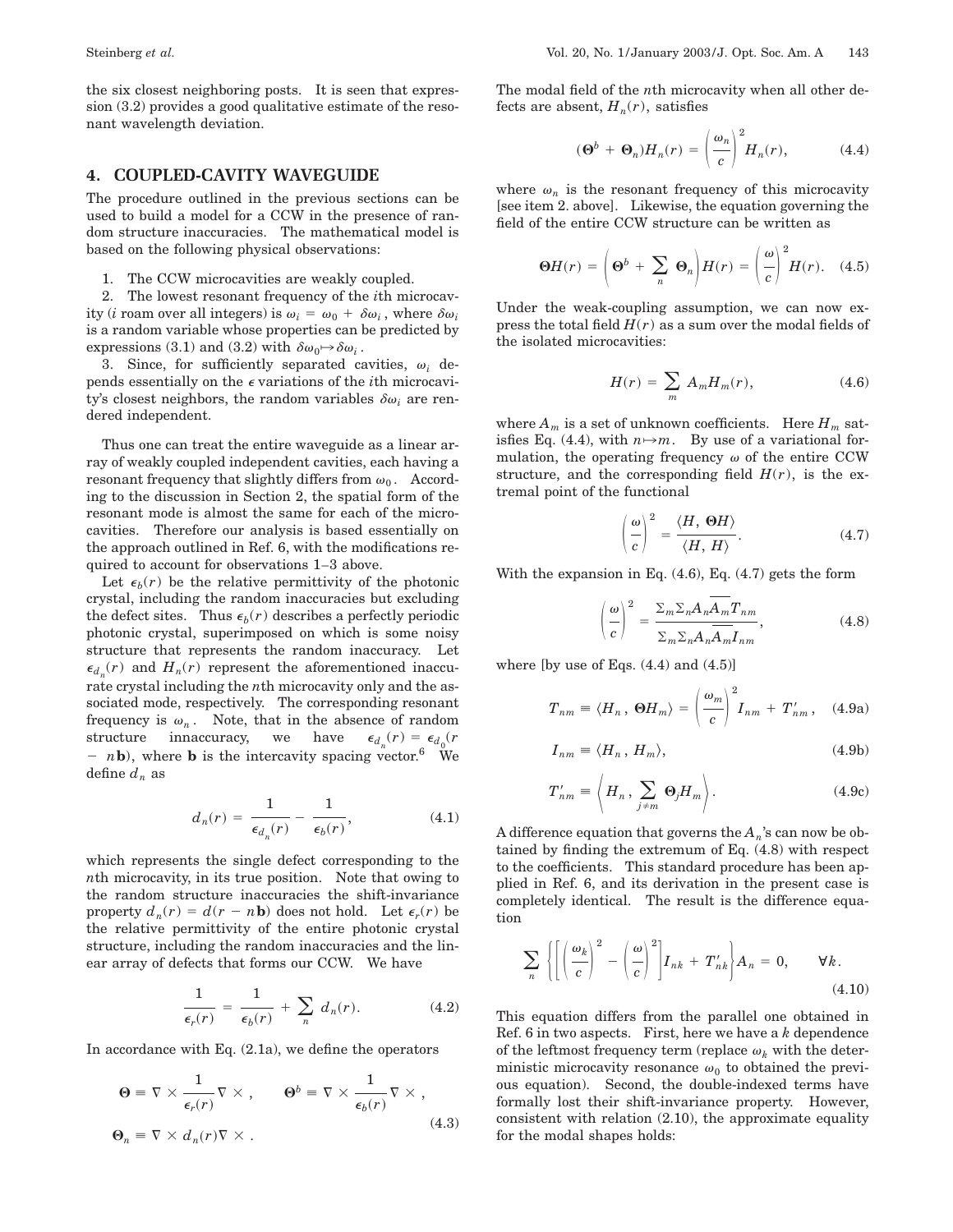$$
H_n(r) \approx H_0(r - n\mathbf{b}).\tag{4.11}
$$

Specifically, the random structure inaccuracy affects essentially the local resonant frequencies  $\omega_k$  associated with each microcavity and has a negligible effect on the modal shapes. This effect is reduced even further by the inner products [Eqs. (4.9b) and (4.9c)] that average out small spatial perturbations. Thus we can approximate

|  |                   |  |         |                                                        | 电子电子 医心包 医心包 医心包 医心包 医子宫                                                                                                                                      |          |  |  |        |
|--|-------------------|--|---------|--------------------------------------------------------|---------------------------------------------------------------------------------------------------------------------------------------------------------------|----------|--|--|--------|
|  |                   |  |         | $\cdots$ 0 $\tau_1$ $\tau_0 + \Delta_{k-1}$ $\tau_1$ 0 |                                                                                                                                                               | $\cdots$ |  |  |        |
|  |                   |  |         |                                                        | $\cdots$ 0 $\tau_1$ $\tau_0 + \Delta_k$ $\tau_1$ 0 $\cdots$                                                                                                   |          |  |  | (4.16) |
|  | $\tau + \Delta =$ |  | $\dots$ |                                                        | 0 $\tau_1$ $\tau_0 + \Delta_{k+1}$ $\tau_1$ 0                                                                                                                 |          |  |  |        |
|  |                   |  |         | $\cdots$                                               | 0 $\tau_1$ $\tau_0$ + $\Delta_{k+2}$ $\tau_1$ 0 $\cdots$                                                                                                      |          |  |  |        |
|  |                   |  |         |                                                        | $\frac{1}{2}$ , $\frac{1}{2}$ , $\frac{1}{2}$ , $\frac{1}{2}$ , $\frac{1}{2}$ , $\frac{1}{2}$ , $\frac{1}{2}$ , $\frac{1}{2}$ , $\frac{1}{2}$ , $\frac{1}{2}$ |          |  |  |        |
|  |                   |  |         |                                                        |                                                                                                                                                               |          |  |  |        |

$$
I_{nk} \approx I_{0n-k} = \hat{I}_{n-k},
$$
  

$$
\hat{I}_m \equiv \langle H_0(r), H_0(r - m\mathbf{b}) \rangle,
$$
 (4.12a)

$$
T'_{nk} \approx T'_{0n-k} = \tau_{n-k},
$$
  
\n
$$
\tau_m \equiv \left\langle H_0(r - m\mathbf{b}), \sum_{j\neq 0} \Theta_j H_0(r) \right\rangle.
$$
\n(4.12b)

Note that  $\hat{I}$  and  $\tau$  are obtained from Eqs. (4.9b) and (4.9c) by the mere replacement of  $H_m(r)$  with  $H_0(r - m\mathbf{b})$ , as stated in expression (4.11). To simplify further, we express the frequency  $\omega_k$  as

$$
\omega_k = \omega_0 + \delta \omega_k, \qquad \omega_k^2 \approx \omega_0^2 + 2 \omega_0 \delta \omega_k. \quad (4.13)
$$

With these expressions, Eq. (4.10) becomes

$$
\sum_{n} (\Omega^2 \hat{I}_{n-k} + 2c^{-2} \omega_0 \delta \omega_k \hat{I}_{n-k} + \tau_{n-k}) A_n = 0, \quad \forall k,
$$
\n(4.14)

where

$$
\Omega^2 = c^{-2}(\omega_0^2 - \omega^2). \tag{4.14a}
$$

In the absence of structural noise, one has  $\delta \omega_k = 0 \forall k$ . It is easily verified that in this case Eq. (4.14) reduces to the shift-invariant equation representing the perfect CCW case.<sup>6</sup> In the latter, we have exploited the perfect shift-invariance property to obtain a solution of the form  $A_n = \exp(i\beta n)$ , which subsequently leads to the dispersion equation (1.1)—after neglecting subdominant terms among the  $T'_{nm}$ . Here we find it beneficial to rewrite Eq. (4.14a) in the form of an infinite matrix eigenvalue problem. Note that, since the local modes decay exponentially away from the microcavities, their inner products [expression  $(4.12a)$ ] decay exponentially with  $|n|$  $- k$ . The dominant term among the  $\hat{I}_m$  is  $\hat{I}_0$ , which is nothing but the square of the  $H_0$  norm. Thus we can rewrite Eq. (4.14) in the matrix eigenvalue form

$$
[\tau + \mathbf{\Delta}]\mathbf{A} = -\Omega^2 \|H_0\|^2 \mathbf{A},\tag{4.15}
$$

where **A** is a vector of the unknown coefficients  $A_n$ ,  $\Delta$  is a *diagonal matrix* whose *k*th diagonal element is given by

$$
\Delta_k = 2c^{-2} \|H_0\|^2 \omega_0 \delta \omega_k , \qquad (4.15a)
$$

and  $\tau$  is a matrix whose  $m$ ,  $n$ th entry is given by

$$
\tau_{mn} = \tau_{m-n} \,. \tag{4.15b}
$$

Note that  $\tau_k$ ,  $k \neq \pm 1$  is exponentially weak compared with  $\tau_{\pm 1}$  [ $\Theta_0$  is excluded in expression (4.12b)]. Furthermore, for symmetric modes we have  $\tau_m = \tau_{-m}$ . Thus the matrix in Eq. (4.15) is essentially of the form

. (4.16)

Matrices of this structure appear widely in many areas of theory and applications. For a noiseless system,  $\Delta_k$  $= 0$ , and the resulting form is sufficiently simple to allow analytic solution for its eigenvalues (see, for example, Ref. 10, Chap. 4). For a noiseless  $N \times N$  matrix we have

$$
\Omega_n^2|_{\delta\omega_k=0} = \|H_0\|^{-2} \{\tau_0 - 2\tau_1 \cos[n\pi/(N+1)]\},
$$
  
\n
$$
n = 1 ... N.
$$
\n(4.17)

The perfect microcavity array waveguide corresponds to  $N \to \infty$ . In this case, the discrete set approaches a continuum, uniformly covering the interval

$$
||H_0||^{-2}[\tau_0 - 2\tau_1, \tau_0 + 2\tau_1], \qquad (4.18)
$$

and this last result reconstructs the bandwidth prediction of Ref. 6:

$$
\frac{\Delta \omega}{\omega_0} = 2 \left( \frac{c}{\omega_0 \|H_0\|} \right)^2 \tau_1.
$$
\n(4.19)

The introduction of structural inaccuracy is manifested by the presence of  $\Delta_k \neq 0$  on the matrix diagonal. Since only the diagonal is affected, the structural noise results in random shifts of the corresponding eigenvalues:

$$
\Omega_n^2 = ||H_0||^{-2} \{\tau_0 - 2\tau_1 \cos[n\pi/(N+1)] + \Delta_n\},
$$
  
\n
$$
n = 1 ... N. \quad (4.20)
$$

Evidently, these random shifts perturb the uniform covering of the interval in term (4.18). This perturbation becomes significant and opens holes in this interval only when  $\Delta_n$  approaches  $2\tau_1$  for some *n*. In other words, when [by use of Eqs. (4.15a) and (4.19)]

$$
\delta \omega_n = O(\Delta \omega)_{\text{perfect waveguide}} \quad \text{for some } n. \tag{4.21}
$$

This result presents a qualitative, canonical, threshold condition for the structural noise level: If the structural inaccuracy variations render the deviation of the microcavities' resonance to exceed the bandwidth of the corresponding perfect CCW, the transmission properties of the perturbed CCW will degrade significantly. As long as the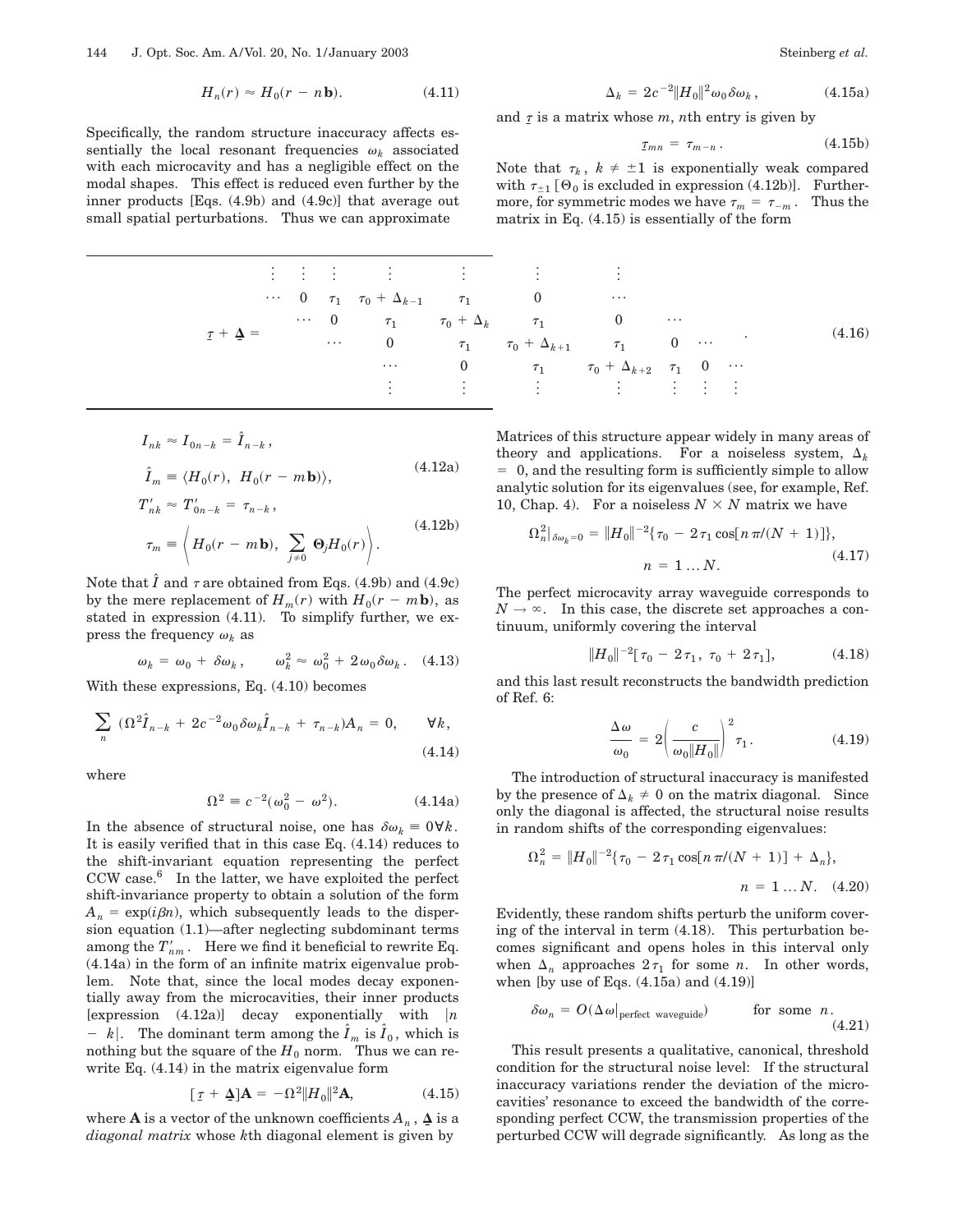structural inaccuracy renders  $\delta \omega_k$  below that threshold level, it is expected that the CCW properties will not degrade significantly.

To demonstrate the threshold effect, we have simulated the transmission of a CCW in a photonic crystal consist-



Fig. 5. Transmission of the perfect CCW (dashed–dotted curve) and the randomly perturbed CCW (solid curve) for post radii random inaccuracy of (a) 2%, (b) 5%, (c) 10%.

ing of a 2D hexagonal lattice of dielectric posts, whose parameters are identical to those used in the previous examples. The microcavities are obtained by a removal of a dielectric post, as shown in Fig. 1(b). The intercavity spacing is three periods in the horizontal direction, and the simulated CCW section consists of seven microcavities. The transmission of the perfect CCW is depicted in Fig. 5 by a dashed–dotted curve. In comparison, we show by a solid curve the transmission corresponding to the same CCW but with random radii perturbation, uniformly distributed between  $\bar{\phi}a_{\text{max}}$ , with  $\delta a_{\text{max}}/a = 2\%$ , 5%, and 10%. The solid vertical lines show  $\delta \omega_k$ —the individual resonant wavelengths of each of the microcavities. It is seen that the CCW transmission degrades significantly if the variation exceeds the unperturbed CCW bandwidth, as predicted by the threshold relation in Eq. (4.21). We have performed several different realizations of this numerical experiment. All results were consistent with this prediction.

## **5. CONCLUSIONS**

Cavity perturbation theory is used here as a mathematical model to estimate the performance degradation of microcavity filters and CCW devices under structure inaccuracies. For the microcavity, the theory predicts a frequency shift that is due to deterministic as well as random changes in the lattice structure and shows an approximate linear dependence between the variance of the structure parameters and that of the resonant frequency. The effect of structural noise on the CCW devices, however, is different in its nature: Random structure variations have practically no effect on the CCW performance if they are below the threshold level predicted by Eq. (4.21), and they may completely destroy the CCW behavior if this threshold level is exceeded. These theoretical results were verified by numerical computations. Our sensitivity analysis is important for applications in the optical and infrared regime, as the typical sizes of various components in the photonic crystal device may approach the limits of fabrication accuracy.

## **APPENDIX A**

Expand  $f_n$  in terms of the set  $\{g_m^{\delta}\}$ :

$$
f_n = \sum_m a_m^n(\delta) g_m^{\delta}, \qquad a_m^n(\delta) = \langle f_n, g_m^{\delta} \rangle. \tag{A1}
$$

Moving the *n*th term to the left and using orthogonality of the  $g_m^{\delta}$  , we get

$$
||f_n - a_n^n(\delta)g_n^{\delta}||^2 = \sum_{m,m \neq n} |\langle f_n, g_m^{\delta} \rangle|^2.
$$
 (A2)

Since  ${g_m^{\delta}}$  is a basis for any  $\delta$ , the sequence (in *m*)  ${a<sub>m</sub><sup>n</sup>(\delta)}$  is square summable. Also, by hypothesis  $\sum_{m,m\neq n} |\langle f_n, g_m^{\delta}\rangle|^2 \to 0$  as  $\delta \to 0$ . Therefore the sum in the right-hand side of Eq. (A2) above must vanish with  $\delta$ . In other words,

$$
||f_n - a_n^n(\delta)g_n^{\delta}|| \to 0 \quad \text{as } \delta \to 0. \quad (A3)
$$